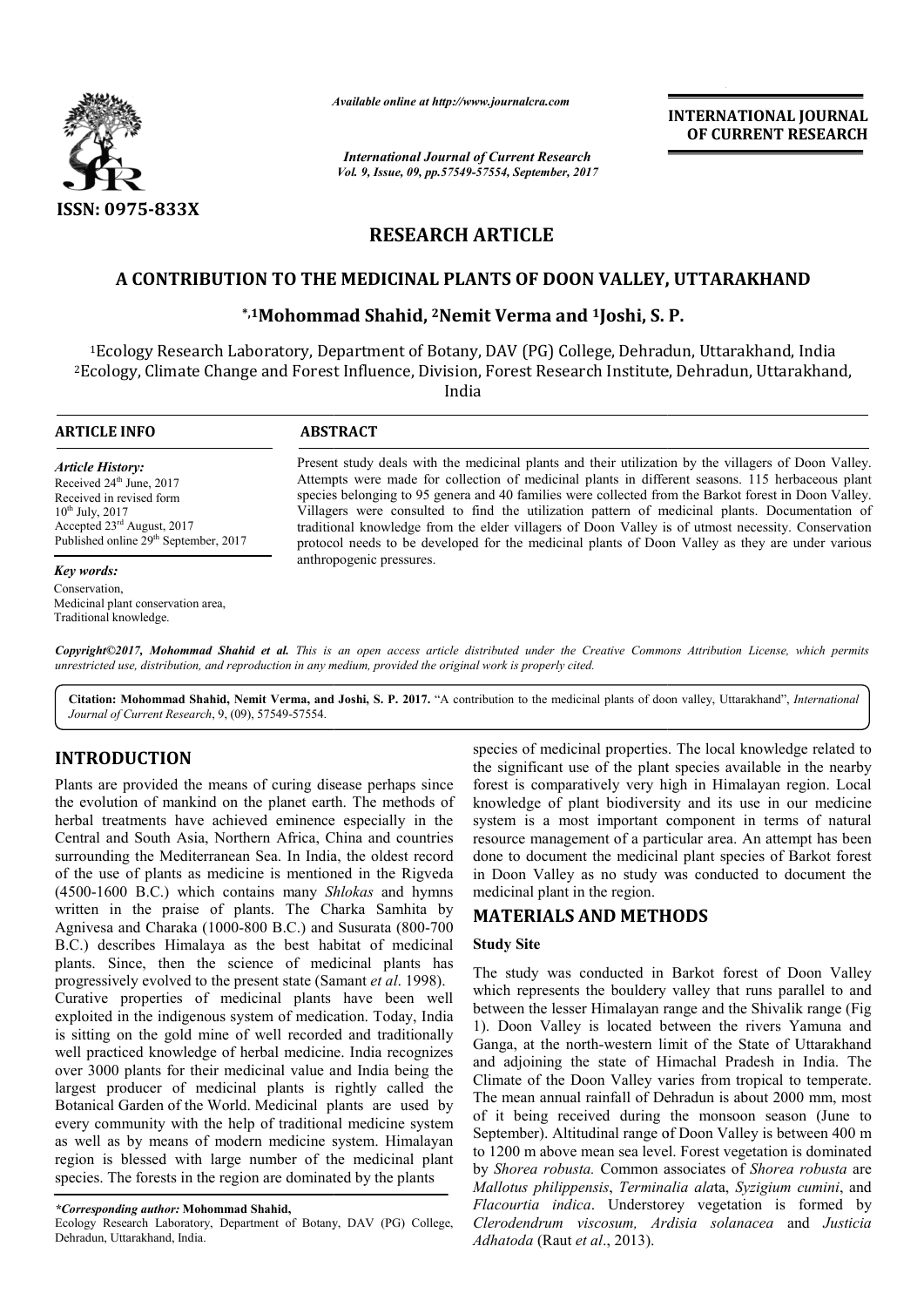## **Table 1. Medicinal Uses of herbs present in the study site**

| Roots and leaves are used to reduce swellings, and their infusion is given in cough, bronchitis and pneumonia.<br>Barleria cristata L.<br>Acanthaceae<br>Saundi<br>Dicliptera roxburghiana Nees<br>General tonic and cures dysentery<br>Kuthhi<br>Acanthaceae<br>Roots are use in Urinary tract infection<br>Hemigraphis rupestris Heyne ex T. Anders.<br>Acanthaceae<br>Hygrophila polysperma (Roxb.) T. Anders.<br>Acanthaceae<br>Headache, Wounds and Swelling of boils<br>Justicia diffusa Willch.<br>Acanthaceae<br>Headache, Fever, Jaundice and plant paste used to cure cuts and wounds<br>Antityphoid and Antifungal Activities.<br>Justicia simplex D.Don.<br>Acanthaceae<br>Lepidagathis incurva D. Don<br>Acanthaceae<br>Promote Digestion and treat cough<br>Nelsonia canescens (Lam.) Spreng.<br>Reduce fever, colds, flu, and viral infections, analgesic and anti-inflammatory<br>Acanthaceae<br>Juice of leaves is cooling refrigerant and is given to children suffering from small pox.<br>Rungia parviflora (Retz.) Nees<br>Acanthaceae<br>Roots are anti-inflammatory, used in rheumatism. Juice of leaves is taken in dysentery.<br>Achyranthes aspera L.<br>Amaranthaceae<br>Apamarga<br>Sufedphulia<br>Leaves are diuretic and demulcent. Roots are used in medicines for dysentery.<br>Aerva sanguinolenta (L.) Blume<br>Amaranthaceae<br>Alternanthera sessilis (L.) DC.<br>Used in burning sensation, diarrhoea, leprosy, skin diseases, dyspepsia and fever.<br>Gudre-Saag<br>Amaranthaceae<br>Amaranthus viridis L.<br>Jangli Chaulai<br>Amaranthaceae<br>Roots are used in urinary disorder and snakebite.<br>Nagdaminee<br>Antitussive, diuretic and febrifuge, treatment of coughs, dysenteriform diarrhoea and oedema, constipation,<br>Pupalia lappacea (L.) Juss<br>Amaranthaceae<br>boils, treat cuts, infected sores and phagodenic ulcers, sore-throat, treatment of flatulence and leprosy sores.<br>Brahmi-Buti<br>Brain tonic, cardio tonic, diuretic and expectorant and galactogogic activity<br>Centella asiatica (L.) Urban<br>Apiaceae<br>Ichnocarpus frutesecens R.Br.<br>Rheumatism, Asthma, Cholera And Fever.<br>Bel-Kami<br>Apocynaceae |
|--------------------------------------------------------------------------------------------------------------------------------------------------------------------------------------------------------------------------------------------------------------------------------------------------------------------------------------------------------------------------------------------------------------------------------------------------------------------------------------------------------------------------------------------------------------------------------------------------------------------------------------------------------------------------------------------------------------------------------------------------------------------------------------------------------------------------------------------------------------------------------------------------------------------------------------------------------------------------------------------------------------------------------------------------------------------------------------------------------------------------------------------------------------------------------------------------------------------------------------------------------------------------------------------------------------------------------------------------------------------------------------------------------------------------------------------------------------------------------------------------------------------------------------------------------------------------------------------------------------------------------------------------------------------------------------------------------------------------------------------------------------------------------------------------------------------------------------------------------------------------------------------------------------------------------------------------------------------------------------------------------------------------------------------------------------------------------------------------------------------------------------------------------------------------------------------|
|                                                                                                                                                                                                                                                                                                                                                                                                                                                                                                                                                                                                                                                                                                                                                                                                                                                                                                                                                                                                                                                                                                                                                                                                                                                                                                                                                                                                                                                                                                                                                                                                                                                                                                                                                                                                                                                                                                                                                                                                                                                                                                                                                                                            |
|                                                                                                                                                                                                                                                                                                                                                                                                                                                                                                                                                                                                                                                                                                                                                                                                                                                                                                                                                                                                                                                                                                                                                                                                                                                                                                                                                                                                                                                                                                                                                                                                                                                                                                                                                                                                                                                                                                                                                                                                                                                                                                                                                                                            |
|                                                                                                                                                                                                                                                                                                                                                                                                                                                                                                                                                                                                                                                                                                                                                                                                                                                                                                                                                                                                                                                                                                                                                                                                                                                                                                                                                                                                                                                                                                                                                                                                                                                                                                                                                                                                                                                                                                                                                                                                                                                                                                                                                                                            |
|                                                                                                                                                                                                                                                                                                                                                                                                                                                                                                                                                                                                                                                                                                                                                                                                                                                                                                                                                                                                                                                                                                                                                                                                                                                                                                                                                                                                                                                                                                                                                                                                                                                                                                                                                                                                                                                                                                                                                                                                                                                                                                                                                                                            |
|                                                                                                                                                                                                                                                                                                                                                                                                                                                                                                                                                                                                                                                                                                                                                                                                                                                                                                                                                                                                                                                                                                                                                                                                                                                                                                                                                                                                                                                                                                                                                                                                                                                                                                                                                                                                                                                                                                                                                                                                                                                                                                                                                                                            |
|                                                                                                                                                                                                                                                                                                                                                                                                                                                                                                                                                                                                                                                                                                                                                                                                                                                                                                                                                                                                                                                                                                                                                                                                                                                                                                                                                                                                                                                                                                                                                                                                                                                                                                                                                                                                                                                                                                                                                                                                                                                                                                                                                                                            |
|                                                                                                                                                                                                                                                                                                                                                                                                                                                                                                                                                                                                                                                                                                                                                                                                                                                                                                                                                                                                                                                                                                                                                                                                                                                                                                                                                                                                                                                                                                                                                                                                                                                                                                                                                                                                                                                                                                                                                                                                                                                                                                                                                                                            |
|                                                                                                                                                                                                                                                                                                                                                                                                                                                                                                                                                                                                                                                                                                                                                                                                                                                                                                                                                                                                                                                                                                                                                                                                                                                                                                                                                                                                                                                                                                                                                                                                                                                                                                                                                                                                                                                                                                                                                                                                                                                                                                                                                                                            |
|                                                                                                                                                                                                                                                                                                                                                                                                                                                                                                                                                                                                                                                                                                                                                                                                                                                                                                                                                                                                                                                                                                                                                                                                                                                                                                                                                                                                                                                                                                                                                                                                                                                                                                                                                                                                                                                                                                                                                                                                                                                                                                                                                                                            |
|                                                                                                                                                                                                                                                                                                                                                                                                                                                                                                                                                                                                                                                                                                                                                                                                                                                                                                                                                                                                                                                                                                                                                                                                                                                                                                                                                                                                                                                                                                                                                                                                                                                                                                                                                                                                                                                                                                                                                                                                                                                                                                                                                                                            |
|                                                                                                                                                                                                                                                                                                                                                                                                                                                                                                                                                                                                                                                                                                                                                                                                                                                                                                                                                                                                                                                                                                                                                                                                                                                                                                                                                                                                                                                                                                                                                                                                                                                                                                                                                                                                                                                                                                                                                                                                                                                                                                                                                                                            |
|                                                                                                                                                                                                                                                                                                                                                                                                                                                                                                                                                                                                                                                                                                                                                                                                                                                                                                                                                                                                                                                                                                                                                                                                                                                                                                                                                                                                                                                                                                                                                                                                                                                                                                                                                                                                                                                                                                                                                                                                                                                                                                                                                                                            |
|                                                                                                                                                                                                                                                                                                                                                                                                                                                                                                                                                                                                                                                                                                                                                                                                                                                                                                                                                                                                                                                                                                                                                                                                                                                                                                                                                                                                                                                                                                                                                                                                                                                                                                                                                                                                                                                                                                                                                                                                                                                                                                                                                                                            |
|                                                                                                                                                                                                                                                                                                                                                                                                                                                                                                                                                                                                                                                                                                                                                                                                                                                                                                                                                                                                                                                                                                                                                                                                                                                                                                                                                                                                                                                                                                                                                                                                                                                                                                                                                                                                                                                                                                                                                                                                                                                                                                                                                                                            |
|                                                                                                                                                                                                                                                                                                                                                                                                                                                                                                                                                                                                                                                                                                                                                                                                                                                                                                                                                                                                                                                                                                                                                                                                                                                                                                                                                                                                                                                                                                                                                                                                                                                                                                                                                                                                                                                                                                                                                                                                                                                                                                                                                                                            |
|                                                                                                                                                                                                                                                                                                                                                                                                                                                                                                                                                                                                                                                                                                                                                                                                                                                                                                                                                                                                                                                                                                                                                                                                                                                                                                                                                                                                                                                                                                                                                                                                                                                                                                                                                                                                                                                                                                                                                                                                                                                                                                                                                                                            |
|                                                                                                                                                                                                                                                                                                                                                                                                                                                                                                                                                                                                                                                                                                                                                                                                                                                                                                                                                                                                                                                                                                                                                                                                                                                                                                                                                                                                                                                                                                                                                                                                                                                                                                                                                                                                                                                                                                                                                                                                                                                                                                                                                                                            |
| Root decoction is given during labour pains and its extract is valued for intestinal troubles.<br>Rauvolfia serpentina (L.) Benth. ex Kurz<br>Sarpgandha<br>Apocynaceae                                                                                                                                                                                                                                                                                                                                                                                                                                                                                                                                                                                                                                                                                                                                                                                                                                                                                                                                                                                                                                                                                                                                                                                                                                                                                                                                                                                                                                                                                                                                                                                                                                                                                                                                                                                                                                                                                                                                                                                                                    |
| Leaves are used as antiseptic, and the fresh juice is used as stimulant. Also used in insect bite, cuts and wounds.<br>Adenostemma lavenia (L.) Kuntze<br>Asteraceae                                                                                                                                                                                                                                                                                                                                                                                                                                                                                                                                                                                                                                                                                                                                                                                                                                                                                                                                                                                                                                                                                                                                                                                                                                                                                                                                                                                                                                                                                                                                                                                                                                                                                                                                                                                                                                                                                                                                                                                                                       |
| The juice from the fresh plant and the extract from dried plants are used to cure allergic rhinitis and sinusitis.<br>Ageratum conyzoides L.<br>Asteraceae<br>Gundrya                                                                                                                                                                                                                                                                                                                                                                                                                                                                                                                                                                                                                                                                                                                                                                                                                                                                                                                                                                                                                                                                                                                                                                                                                                                                                                                                                                                                                                                                                                                                                                                                                                                                                                                                                                                                                                                                                                                                                                                                                      |
| Leaves are applied to wounds.                                                                                                                                                                                                                                                                                                                                                                                                                                                                                                                                                                                                                                                                                                                                                                                                                                                                                                                                                                                                                                                                                                                                                                                                                                                                                                                                                                                                                                                                                                                                                                                                                                                                                                                                                                                                                                                                                                                                                                                                                                                                                                                                                              |
| Used in cuts and wounds.<br>Bidens biternata (Lour.) Merr. & Sherff<br>Mangrinya<br>Asteraceae                                                                                                                                                                                                                                                                                                                                                                                                                                                                                                                                                                                                                                                                                                                                                                                                                                                                                                                                                                                                                                                                                                                                                                                                                                                                                                                                                                                                                                                                                                                                                                                                                                                                                                                                                                                                                                                                                                                                                                                                                                                                                             |
| Blumea fistuloza (Roxb.) Kurz<br>Antiseptic<br>Asteraceae                                                                                                                                                                                                                                                                                                                                                                                                                                                                                                                                                                                                                                                                                                                                                                                                                                                                                                                                                                                                                                                                                                                                                                                                                                                                                                                                                                                                                                                                                                                                                                                                                                                                                                                                                                                                                                                                                                                                                                                                                                                                                                                                  |
| Blumea lacera (Burm. f.) DC.<br>Kakranda<br>Asteraceae<br>Fresh leaf juice is used to expel threadworms                                                                                                                                                                                                                                                                                                                                                                                                                                                                                                                                                                                                                                                                                                                                                                                                                                                                                                                                                                                                                                                                                                                                                                                                                                                                                                                                                                                                                                                                                                                                                                                                                                                                                                                                                                                                                                                                                                                                                                                                                                                                                    |
| Blumea sinnauta (Lour.) Merr.<br>Root kepts in mouth cures mouth diseases; when mixed with black pepper, is used in Cholera. Diuretic and<br>Asteraceae                                                                                                                                                                                                                                                                                                                                                                                                                                                                                                                                                                                                                                                                                                                                                                                                                                                                                                                                                                                                                                                                                                                                                                                                                                                                                                                                                                                                                                                                                                                                                                                                                                                                                                                                                                                                                                                                                                                                                                                                                                    |
| stimulant.                                                                                                                                                                                                                                                                                                                                                                                                                                                                                                                                                                                                                                                                                                                                                                                                                                                                                                                                                                                                                                                                                                                                                                                                                                                                                                                                                                                                                                                                                                                                                                                                                                                                                                                                                                                                                                                                                                                                                                                                                                                                                                                                                                                 |
| Blumea mollis (D. Don) Merr.<br>Leaves are used as medicines in cuts and wounds and skin diseases.<br>Asteraceae                                                                                                                                                                                                                                                                                                                                                                                                                                                                                                                                                                                                                                                                                                                                                                                                                                                                                                                                                                                                                                                                                                                                                                                                                                                                                                                                                                                                                                                                                                                                                                                                                                                                                                                                                                                                                                                                                                                                                                                                                                                                           |
| Conyza japonica (Thunb.) Less. ex DC.<br>Eczema, Amygdalitis, Laryngitis, Alveolysis<br>Asteraceae                                                                                                                                                                                                                                                                                                                                                                                                                                                                                                                                                                                                                                                                                                                                                                                                                                                                                                                                                                                                                                                                                                                                                                                                                                                                                                                                                                                                                                                                                                                                                                                                                                                                                                                                                                                                                                                                                                                                                                                                                                                                                         |
| Conyza leucantha (D.Don) Ludlow & P.H. Raven.<br>Antibacterial<br>Asteraceae                                                                                                                                                                                                                                                                                                                                                                                                                                                                                                                                                                                                                                                                                                                                                                                                                                                                                                                                                                                                                                                                                                                                                                                                                                                                                                                                                                                                                                                                                                                                                                                                                                                                                                                                                                                                                                                                                                                                                                                                                                                                                                               |
| Hair Fall Treatment, Liver Disorders, Skin Diseases, Jaundice<br>Eclipta prostrata (L.) L.<br>Asteraceae<br><b>Bhringraj</b>                                                                                                                                                                                                                                                                                                                                                                                                                                                                                                                                                                                                                                                                                                                                                                                                                                                                                                                                                                                                                                                                                                                                                                                                                                                                                                                                                                                                                                                                                                                                                                                                                                                                                                                                                                                                                                                                                                                                                                                                                                                               |
| Emilia sonchifolia (L.) DC.<br>Hirankuri<br>Whole plant is used as medicines and is astringent, sweet, thermogenic and antipyretic.<br>Asteraceae                                                                                                                                                                                                                                                                                                                                                                                                                                                                                                                                                                                                                                                                                                                                                                                                                                                                                                                                                                                                                                                                                                                                                                                                                                                                                                                                                                                                                                                                                                                                                                                                                                                                                                                                                                                                                                                                                                                                                                                                                                          |
| Siegesbeckia orientalis L.<br>Tincture from plant mixed in equal parts with glycerine is used externally in ring worms and similar other<br>Liskura<br>Asteraceae                                                                                                                                                                                                                                                                                                                                                                                                                                                                                                                                                                                                                                                                                                                                                                                                                                                                                                                                                                                                                                                                                                                                                                                                                                                                                                                                                                                                                                                                                                                                                                                                                                                                                                                                                                                                                                                                                                                                                                                                                          |
| parasitic eruptions.                                                                                                                                                                                                                                                                                                                                                                                                                                                                                                                                                                                                                                                                                                                                                                                                                                                                                                                                                                                                                                                                                                                                                                                                                                                                                                                                                                                                                                                                                                                                                                                                                                                                                                                                                                                                                                                                                                                                                                                                                                                                                                                                                                       |
| Leaves and flowers are rubbed to soothe the itching and rashes caused by water during rainy season. Also used<br>Spilanthes paniculata Wall. ex DC.<br>Akarkara<br>Asteraceae                                                                                                                                                                                                                                                                                                                                                                                                                                                                                                                                                                                                                                                                                                                                                                                                                                                                                                                                                                                                                                                                                                                                                                                                                                                                                                                                                                                                                                                                                                                                                                                                                                                                                                                                                                                                                                                                                                                                                                                                              |
| to cure toothache.                                                                                                                                                                                                                                                                                                                                                                                                                                                                                                                                                                                                                                                                                                                                                                                                                                                                                                                                                                                                                                                                                                                                                                                                                                                                                                                                                                                                                                                                                                                                                                                                                                                                                                                                                                                                                                                                                                                                                                                                                                                                                                                                                                         |
| Pain-Killers, Arthritis And Rheumatism<br>Syndrella vialis (Less.) A. Gray<br>Asteraceae                                                                                                                                                                                                                                                                                                                                                                                                                                                                                                                                                                                                                                                                                                                                                                                                                                                                                                                                                                                                                                                                                                                                                                                                                                                                                                                                                                                                                                                                                                                                                                                                                                                                                                                                                                                                                                                                                                                                                                                                                                                                                                   |
| Tridax procumbens L.<br>Leaf juice is insecticidal and piscicidal and is also used to check haemorrhages of wounds,<br>Kumra<br>Asteraceae                                                                                                                                                                                                                                                                                                                                                                                                                                                                                                                                                                                                                                                                                                                                                                                                                                                                                                                                                                                                                                                                                                                                                                                                                                                                                                                                                                                                                                                                                                                                                                                                                                                                                                                                                                                                                                                                                                                                                                                                                                                 |
| Vernonia cinerea (L.) Less.<br>Kalgira<br>Skin problems<br>Asteraceae                                                                                                                                                                                                                                                                                                                                                                                                                                                                                                                                                                                                                                                                                                                                                                                                                                                                                                                                                                                                                                                                                                                                                                                                                                                                                                                                                                                                                                                                                                                                                                                                                                                                                                                                                                                                                                                                                                                                                                                                                                                                                                                      |
| Xanthium strumarium L.<br>Gokhru<br>Antipyretic, Sedative, improves appetite, cures leucoderma. Fruits are rich in Vitamin C and are used as tonic,<br>Asteraceae                                                                                                                                                                                                                                                                                                                                                                                                                                                                                                                                                                                                                                                                                                                                                                                                                                                                                                                                                                                                                                                                                                                                                                                                                                                                                                                                                                                                                                                                                                                                                                                                                                                                                                                                                                                                                                                                                                                                                                                                                          |
| diuretic, diaphoretic.                                                                                                                                                                                                                                                                                                                                                                                                                                                                                                                                                                                                                                                                                                                                                                                                                                                                                                                                                                                                                                                                                                                                                                                                                                                                                                                                                                                                                                                                                                                                                                                                                                                                                                                                                                                                                                                                                                                                                                                                                                                                                                                                                                     |
| Whole plant is used in dysentery.<br>Youngia japonica (L.) DC.<br>Asteraceae                                                                                                                                                                                                                                                                                                                                                                                                                                                                                                                                                                                                                                                                                                                                                                                                                                                                                                                                                                                                                                                                                                                                                                                                                                                                                                                                                                                                                                                                                                                                                                                                                                                                                                                                                                                                                                                                                                                                                                                                                                                                                                               |
| Whole plant is aphrodisiac and used as medicines in cough, cold, itching sores and wounds<br>Cynoglossum lanceolatum Forssk.<br>Lichkura<br>Boraginaceae                                                                                                                                                                                                                                                                                                                                                                                                                                                                                                                                                                                                                                                                                                                                                                                                                                                                                                                                                                                                                                                                                                                                                                                                                                                                                                                                                                                                                                                                                                                                                                                                                                                                                                                                                                                                                                                                                                                                                                                                                                   |
| Capsella bursa-pastoris (L.) Medik.<br><b>Brassicaceae</b><br>Diarrhoea, dropsy, Gonorrhoea, Skin Diseases<br>Tuntkya                                                                                                                                                                                                                                                                                                                                                                                                                                                                                                                                                                                                                                                                                                                                                                                                                                                                                                                                                                                                                                                                                                                                                                                                                                                                                                                                                                                                                                                                                                                                                                                                                                                                                                                                                                                                                                                                                                                                                                                                                                                                      |
| Dysentery, Diarrhoea, Fever, Sprains, Seeds are laxative<br>Rorippa indica (L.) Hiern<br>Piria<br><b>Brassicaceae</b>                                                                                                                                                                                                                                                                                                                                                                                                                                                                                                                                                                                                                                                                                                                                                                                                                                                                                                                                                                                                                                                                                                                                                                                                                                                                                                                                                                                                                                                                                                                                                                                                                                                                                                                                                                                                                                                                                                                                                                                                                                                                      |
| Rorippa nasturtium-aquaticum (L.) Hayek<br>Hair Tonic, Chest and Kidney complaints, Chronic Irritations and Inflammations of the skin, Lymphatic<br>Kholia saag<br><b>Brassicaceae</b>                                                                                                                                                                                                                                                                                                                                                                                                                                                                                                                                                                                                                                                                                                                                                                                                                                                                                                                                                                                                                                                                                                                                                                                                                                                                                                                                                                                                                                                                                                                                                                                                                                                                                                                                                                                                                                                                                                                                                                                                     |
| swellings.                                                                                                                                                                                                                                                                                                                                                                                                                                                                                                                                                                                                                                                                                                                                                                                                                                                                                                                                                                                                                                                                                                                                                                                                                                                                                                                                                                                                                                                                                                                                                                                                                                                                                                                                                                                                                                                                                                                                                                                                                                                                                                                                                                                 |
| Antimicrobial, Antimalarial, Antidiabetic, Anticancer, Hypotensive, Diuretic, Antioxidant, Laxative, Anti-<br>Chamaecrista pumila Lam. V. Singh<br>Caesalpiniaceae                                                                                                                                                                                                                                                                                                                                                                                                                                                                                                                                                                                                                                                                                                                                                                                                                                                                                                                                                                                                                                                                                                                                                                                                                                                                                                                                                                                                                                                                                                                                                                                                                                                                                                                                                                                                                                                                                                                                                                                                                         |
| Inflammatory, Analgesic, Antipyretic, Anxiolytic, Antidepressant, and Sedative Activities                                                                                                                                                                                                                                                                                                                                                                                                                                                                                                                                                                                                                                                                                                                                                                                                                                                                                                                                                                                                                                                                                                                                                                                                                                                                                                                                                                                                                                                                                                                                                                                                                                                                                                                                                                                                                                                                                                                                                                                                                                                                                                  |

*Continue………*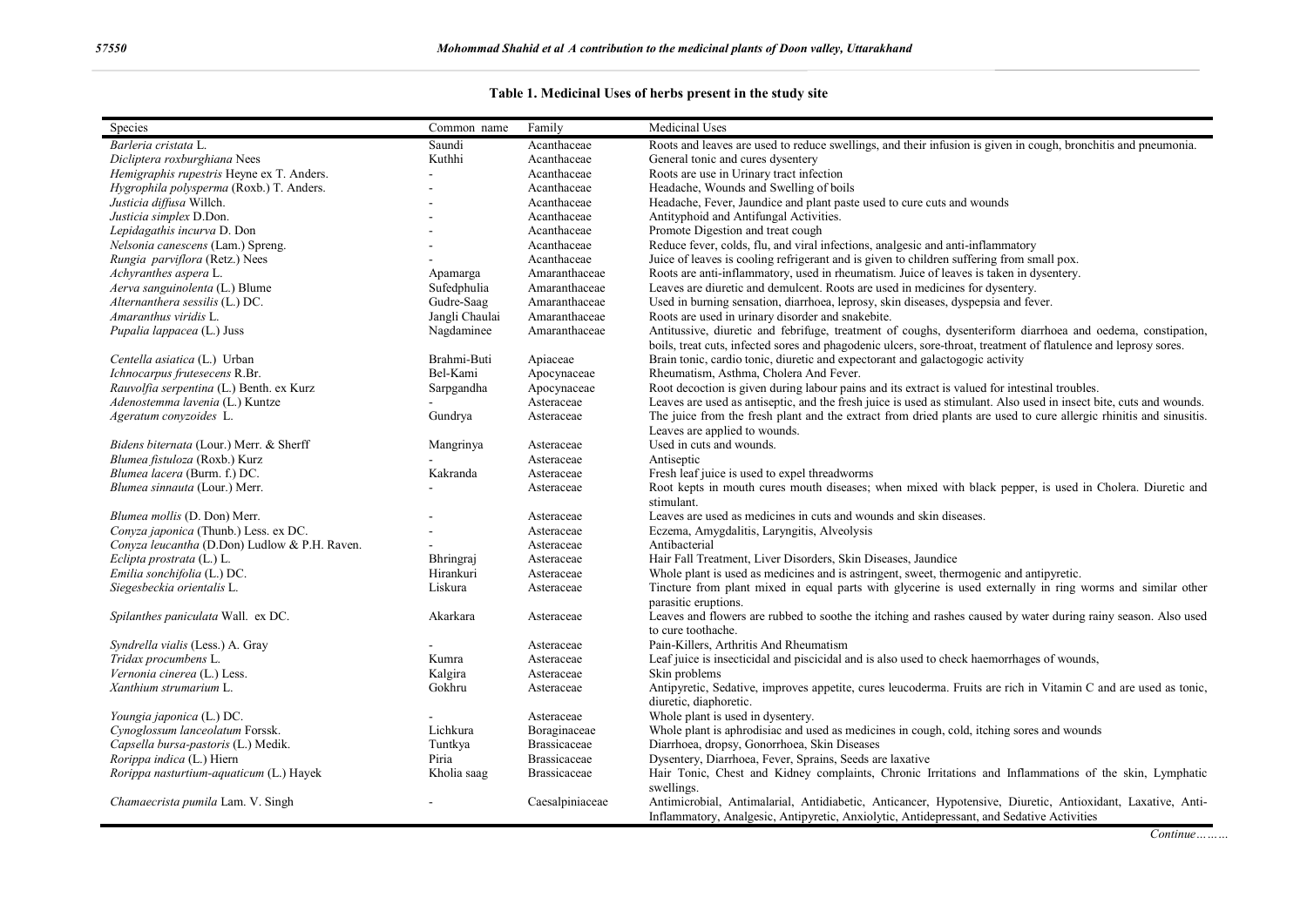| Stellaria media (L.) Vill.                               | Badyalu     | Caryophyllaceae | Employed in plaster for broken bones and swellings. It is stringent and used in snakebite, burns, ulcer, eczema,<br>digestive and respiratory problems. |
|----------------------------------------------------------|-------------|-----------------|---------------------------------------------------------------------------------------------------------------------------------------------------------|
| Chenopodium album L.                                     | Bathua      | Chenopodiaceae  | Leaves and seeds are used as veterinary medicines in cuts and wounds, sores, smooth delivery.                                                           |
| Commelina benghalensis L.                                | Kanjula     | Commelinaceae   | Whole plant is used as medicines and is bitter, emollient and demulcent, refrigerant, laxative and is used in                                           |
|                                                          |             |                 | leprosy, fever, diarrhea, liver troubles, dysentery, swellings and body ache.                                                                           |
| Cyanotis cristata (L.) D. Don                            |             | Commelinaceae   | Fresh leaves are bruised and mixed with buttermilk and is used as wash for itch in children.                                                            |
| Floscopa scandens Lour.                                  |             | Commelinaceae   | Stem is used as medicines and its juice is used for eyesores and the plant is used in bone fracture.                                                    |
| Murdannia nudiflora (L.) Brenan                          |             | Commelinaceae   | Bruised plant is applied to burn, itches and boils. Leaves are made into poultice and applied to scores.                                                |
| Evolvulus nummularius (L.) L.                            | Kansura     | Convolvulaceae  |                                                                                                                                                         |
|                                                          |             |                 | Reduce tonsillitis pain                                                                                                                                 |
| Dioscorea deltoidea Wallich ex Griseb                    | Harvish     | Dioscoreaceae   | Rhizomes are used as medicines in rheumatism, spermatorrhoea, piles, and dysentery.                                                                     |
| Euphorbia hirta L.                                       | Dudhi       | Euphorbiaceae   | Bowel Complaints, Cough and Gonorrhea. Juice of plant is tonic, narcotic. Aerial part is used for bronchitis,                                           |
|                                                          |             |                 | relaxes bronchial tube and ease breathing, also is a mild sedative and expectorant.                                                                     |
| Phyllanthus urinaria L.                                  | Lalbhuin    | Euphorbiaceae   | Plant is bitter, sour, diuretic, cooling, sweetish, anti-bacterial and demulcent properties and is used in soar                                         |
|                                                          |             |                 | throat, boils, infantile cheek eczema, tongue thrush. Roots are given to sleepless children                                                             |
| Phyllanthus simplex Retz.                                | Bhiuavate   | Euphorbiaceae   | Fresh leaves are bruised and mixed with buttermilk and is used as wash for itch in children.                                                            |
| Desmodium heterocarpon (L.) DC.                          |             | Fabaceae        | Fever, Contusions And Strains                                                                                                                           |
| Desmodium laxiflorum DC.                                 |             | Fabaceae        | Leaves Can Be Used During Diarrhoea, Dysentery. Roots are considered carminative, tonic, diuretic and used                                              |
|                                                          |             |                 | in cough and asthma.                                                                                                                                    |
| Desmodium triflorum (L.) DC.                             | Kudaliya    | Fabaceae        | Used in vitiated conditions of pitta, cough bronchitis, wounds, and burning sensations.                                                                 |
| Medicago lupulina L.                                     |             | Fabaceae        | Antibacterial and Lenitive.                                                                                                                             |
| Curculigo orchioides Gaertn.                             | Kali- Musli | Hypoxidaceae    | Rootstock or rhizome is used as medicines, and is sweat, cooling, emollient, diuretic, aphrodisiac, depurative,                                         |
|                                                          |             |                 | skin diseases.                                                                                                                                          |
| Acrocephalus hispidus (L.) Nicolson & Sivadasan          | Utkund      | Lamiaceae       | Cold and High Fever                                                                                                                                     |
| Ajuga macrosperma Wall. ex Benth.                        | Bugle       | Lamiaceae       | Nephritis, Body ache, Sore Gum and Tooth Decay.                                                                                                         |
| Anisomeles indica (L.) Kuntze                            | Gopali      | Lamiaceae       | Oil form plant is used for uterine infections.                                                                                                          |
| Leucas mollissima Wall. ex Benth.                        |             | Lamiaceae       | Fever and Cough                                                                                                                                         |
| Mentha piperita L.                                       |             | Lamiaceae       | Stimulant, carminative, antiseptic, diuretic, toothache and swollen gums.                                                                               |
|                                                          | Piperment   |                 |                                                                                                                                                         |
| Mosla dianthera (Buch.- Ham.) Maxim.                     |             | Lamiaceae       | Carminative Property and beneficial during heartburn.                                                                                                   |
| Nepeta hindostana (Roth) Haines                          | Billilotan  | Lamiaceae       | Fever, Stimulant for toothache, dysentery, diarrhea, gonorrhea and mouth ulcers                                                                         |
| Perilla frutescens (L.) Britton                          | Bhangjeera  | Lamiaceae       | Whole plant is sedative, antispasmodic, antiseptic, and antidote and used in cephalic and uterine troubles.                                             |
| Rabdosia lophanthoides (Buch.-Ham. Ex D.Don) H. Hara     |             | Lamiaceae       | Hepatitis, Cholecystitis, Gynecopathia and Esophagitis                                                                                                  |
| Wolffia arrhiza (L.) Horkel ex Wimm.                     |             | Lemnaceae       | Treatment of waste water and municipal waste water.                                                                                                     |
| Reinwardtia indica Dumort.                               | Phiunli     | Linaceae        | Bark and leaves are used in diarrhoea and dysentery. Flowers are used in leprosy.                                                                       |
| Ammannia baccifera L.                                    | Dadmari     | Lythraceae      | Irritant, Rubefacient And Vesicant, Skin Diseases, Wounds, Swelling, external remedy for Ringworms and                                                  |
|                                                          |             |                 | Parasitic Skin Infections and Herpetic Eruptions                                                                                                        |
| Rotala rotundifolia (Roxb.) Koehne                       |             | Lythraceae      | Aid Digestion, Toothache, Stomach Ache.                                                                                                                 |
| Malvastrum coromandelianum (L.) Garcke                   | Suchi       | Malvaceae       | Emollient and resolvent and its decoction is used in dysentery and wounds. Leaves are applied to inflamed sores                                         |
|                                                          |             |                 | and wounds as a cooling and healing salve.                                                                                                              |
| Sida acuta Burm. f.                                      | Karenti     | Malvaceae       | Fever, Headache and Infectious diseases.                                                                                                                |
| Sida cordata (Burm. f.) Borss.                           | Bhiyli      | Malvaceae       | Fever, Headache, Skin Diseases, Indigestion, Healing of boils and wounds, Gonorrhoea and other venereal                                                 |
|                                                          |             |                 | diseases.                                                                                                                                               |
| Sida cordifolia L.                                       | Balu        | Malvaceae       | Stimulant, Tonic, Numbness, Nerve Pain, Muscle Cramps, Skin Disorders, Tumors, Joint Diseases, Wounds,                                                  |
|                                                          |             |                 | Ulcers, Scorpion Sting, Snakebite and as a Massage Oil.                                                                                                 |
| Sida rhombifolia L.                                      | Bhiunli     | Malvaceae       | Fever, Indigestion, Headaches, Boils, Cramps, Rheumatism, Toothache, Chapped Lips And Pimples                                                           |
| Mimosa pudica L.                                         | Lajwanti    | Mimosaceae      | Leaves are used to treat urinary infections. Leaves juice is used in dressing for sinus and for sores and piles.                                        |
| Ludwigia prostrata Roxb.                                 |             | Onagraceae      | Abscess, Leucorrhea And Whooping Cough                                                                                                                  |
| Dendrobium gamblei King & Pantl.                         |             | Orchidaceae     | Headache and Dizziness                                                                                                                                  |
| Nervillia prainiana (King & Pantl.) Seidenl. & Smitinand |             | Orchidaceae     | Fever                                                                                                                                                   |
| Oberonia falconeri Hook. f.                              |             | Orchidaceae     |                                                                                                                                                         |
|                                                          |             | Orchidaceae     | Sleeping Disorder                                                                                                                                       |
| Vanda parviflora Lindl.                                  |             |                 | Skin Cancer, Anti ageing and age related disorders                                                                                                      |
| Zeuxine strateumatica (L.) Schlecht                      |             | Orchidaceae     | Dry powder of Roots and tubers is used as tonic                                                                                                         |
| Oxalis corniculata L.                                    | Bhilmori    | Oxalidaceae     | Appetizer, Astringent. Grounded leaves are eaten to purify blood and for treating dizziness. Juice of leaves is                                         |
|                                                          |             |                 | applied to open wounds.                                                                                                                                 |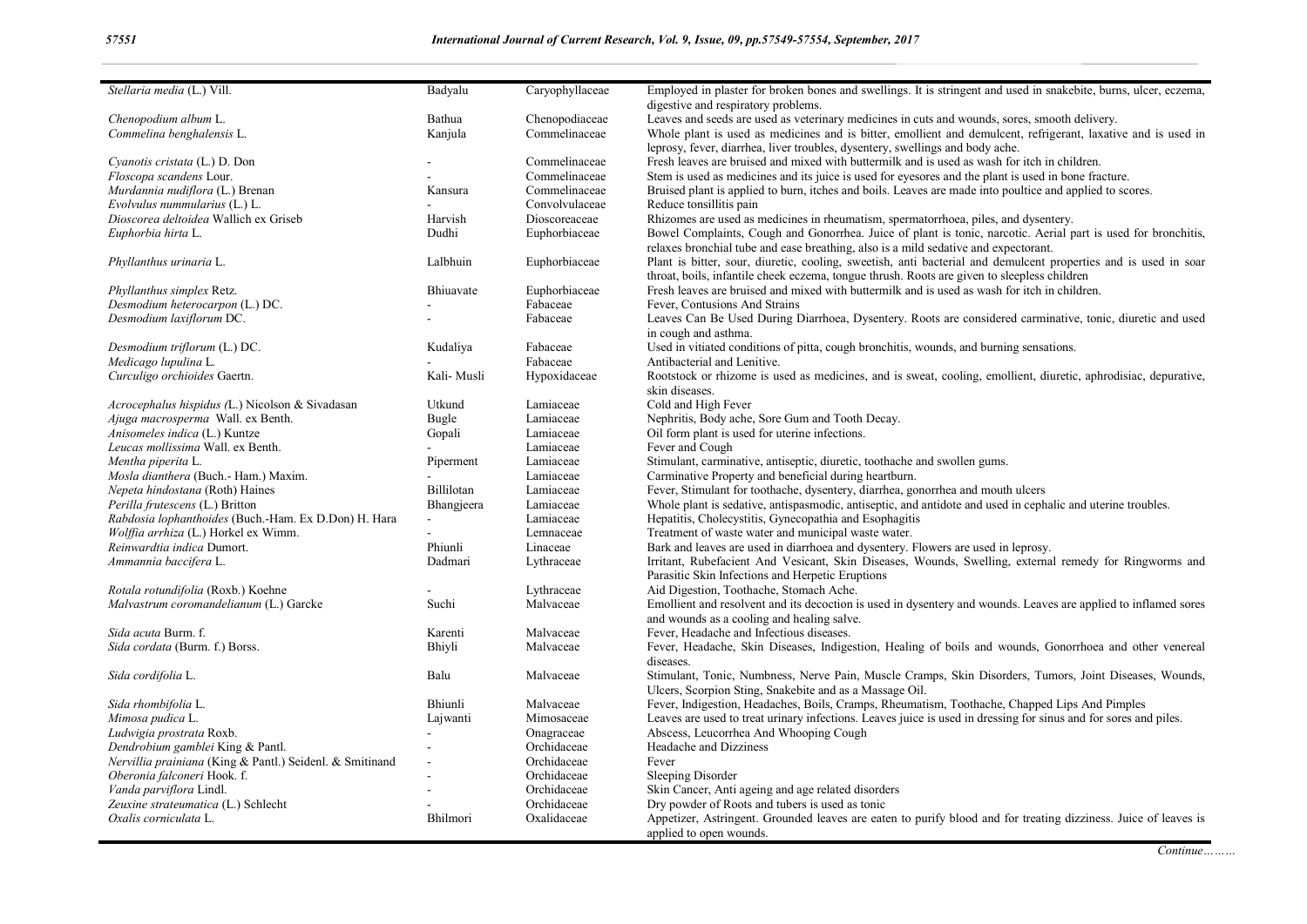| Argemone mexicana L.                        | Pili Kateli              | Papaveraceae     | Cures Itching, leprosy, cramps, neuro-mascular pains, antihelmintic, constipation                                                      |
|---------------------------------------------|--------------------------|------------------|----------------------------------------------------------------------------------------------------------------------------------------|
| Peperomia pellucida (L.) Kunth              |                          | Piperaceae       | Renal disorders, Abdominal pain, Joint Pain, abscesses, boils, acne, colic, gout, fatigue, headache.                                   |
| Polygonum barbatum L.                       |                          | Polygonaceae     | Roots are astringent and cooling. Decoction of leaves and stalks is used as stimulating wash for ulcers. Roots are astringent          |
|                                             |                          |                  | and are used in stomachache and wounds.                                                                                                |
|                                             |                          |                  |                                                                                                                                        |
| Polygonum hydropiper L.                     | Ameta                    | Polygonaceae     | Leaves are diuretic. Styptic. Roots are anthelmintic and bitter tonic and its juice is used for itch and other skin infections         |
| Polygonum plebeium R. Br.                   | Dondya                   | Polygonaceae     | Roots are given in bowel complaints. Plant is dried and taken internally in pneumonia.                                                 |
| Rumex hastatus D.Don                        | Kilmori                  | Polygonaceae     | Whole plant is astringent and is used as medicines in cuts and wounds, gastralgia, insect bite, boils, cough and to check<br>bleeding. |
| Portulaca pilosa L.                         |                          | Portulacaceae    | Diuresis, Antipyresis and Analgesia                                                                                                    |
| Androsace umbellata (Lour.) Merr.           |                          | Primulaceae      | Eye disorder, Uterine disorder, Cough and Antidote to snakebite                                                                        |
| Ranunculus arvensis L.                      | Chambul                  | Ranunculaceae    | Fever, Gout, Asthma, Skin diseases                                                                                                     |
| Ranunculus muricatus L.                     |                          | Ranunculaceae    | Intermittent fevers, Gout and Asthma.                                                                                                  |
| Ranunculus sceleratus L.                    | Jaldhaniya               | Ranunculaceae    | Common Cold, Fungicide, Skin Treatment                                                                                                 |
| Borreria articularis (L.f.) F. N. Williams  | Guthari                  | Rubiaceae        | Extract of leaves is used in hemorrhoids and gall stones. Decoction of roots is alterative. Seeds are stimulant and are used           |
|                                             |                          |                  | in diarrhoea and dysentery. Vapour is inhaled to kill tooth worms.                                                                     |
| Oldenlandia corymbosa L.                    | Daman-papar              | Rubiaceae        | Viral Infections, Cancer, Acne, Boils, Appendicitis, Hepatitis, Eye Problems and Bleeding                                              |
| Thecagonum ovatifolium (Cav.) Babu          |                          | Rubiaceae        | Snake Bite, Insects Stings, Sprains, Bone Dislocation and Wounds                                                                       |
| Bacopa monnieri (L.) Pennell                | Pan-Brahmi               | Scrophulariaceae | Skin diseases, epilepsy, fever.                                                                                                        |
| Bacopa procumbens (Mill.) Greenman          |                          | Scrophulariaceae | Wounds and Cuts                                                                                                                        |
| Limnophila rugosa (Roth) Merr.              | Karpurya                 | Scrophulariaceae | Leaves infusion is diuretic, tonic, digestive and stomachic.                                                                           |
| Lindernia anagallis (Burm. f.) Pennell      |                          | Scrophulariaceae | Diuretic, Asthma and Gonorrhoea                                                                                                        |
| Lindernia ciliata (Colsm.) Pennell          |                          | Scrophulariaceae | The sap from the crushed leaves is given after childbirth and cures menorrhagia.                                                       |
| Lindernia crustacea (L.) F. V. Muell.       |                          | Scrophulariaceae | Whole plant has medicinal properties and is used in bilious affections and dysentery and is used as poultice for boils, sores,         |
|                                             |                          |                  | and also for ringworm and itching.                                                                                                     |
| Lindernia viscosa (Hornem.) Boldingh        | $\overline{\phantom{a}}$ | Scrophulariaceae | Used to treat ringworm                                                                                                                 |
| Mazus pumilus (Burm.f.) Steenis             | Mastyar                  | Scrophulariaceae | Aperient, Emmenagogue, Febrifuge and Tonic.                                                                                            |
| Scoparia dulcis L.                          |                          | Scrophulariaceae | Infusion of leaves us used in fever, cough, bronchitis and its gargle is used for toothache.                                           |
| Veronica anagallis-aquatica L.              | Sada,                    | Scrophulariaceae | Applied externally for healing burns, cuts and wounds, ulcers and swollen piles.                                                       |
| Picarsma quassioides (D.Don) Bennett.       | Karui                    | Simaroubaceae    | Insecticide, Parasiticide to get rid of lice, fleas etc                                                                                |
| Solanum nigrum L.                           | Makoi                    | Solanaceae       | Ringworms, Ulcers, Diuretic, Testicular swellings, Gout and Ear pain                                                                   |
| Corchorus aestuans L.                       | Titpatti                 | Tiliaceae        | Seeds are stomachic and are used in pneumonia and dyspepsia.                                                                           |
| Triumfetta rhomboidea Jacq.                 | Leswa- kura              | Tiliaceae        | Demulcent, Astringent, Diarrhea, Dysentery, Gonorrhoea, Promote Parturition, Dysentery; Facilitate Childbirth.                         |
| Fleurya interrupta (L.) Gaudich.            |                          | Urticaceae       | Leaf-paste used for boils, root extract, as diuretic and fruits used for headache.                                                     |
| Pouzolzia pentandra (Roxb.) Bennett & Brown |                          | Urticaceae       | Fever and Tooth ache                                                                                                                   |
| Premna herbacea Roxb.                       | Bharangi                 | Verbenaceae      | Dropsy, Cough, Asthma, Fever, Rheumatism and Cholera                                                                                   |
| Viola biflora L.                            | Vanafsa                  | Violaceae        | Flowers are emollient, pectoral, diaphoretic, antiseptic and antispasmodic. Whole plant is used in skin eruptions, cold,               |
|                                             |                          |                  | constipation and ccough                                                                                                                |
| Zingiber roseum (Roxb.) Rosc.               |                          | Zingiberaceae    | Digestion, Fever and Joint Pain                                                                                                        |

#### **Data Collection and Analysis**

Extensive field studies were conducted during the year 2010-11. Usual methods of collection, preservation and maintenance of specimens in the Herbarium were followed (Jain & Rao, 1977). Several attempts were made for collection in different seasons. Plant specimens in flowering and fruiting stages were collected at regular intervals throughout the year. The plant specimens collected during field trips were identified with the help of regional floras and confirmed after matching specimens with authentically identified specimens preserved in the Herbaria of Forest Research Institute (DD) and Botanical Survey of India, Northern Circle, Dehra Dun (BSD). After identification, all the specimens were preserved and mounted on herbarium sheets and deposited in the Herbarium of Ecology Research Laboratory, Botany Department D.A.V. (P.G.) College Dehradun. The description

of plants has been examined with the help of available literature (Duthie, 1906; Babu, 1977 and Gaur, 1999). The medicinal plants discussed in the present paper, were selected on the basis of their established medicinal values as well as through interaction with the local villagers near Barkot forest in Doon Valley.

## **RESULTS**

115 herbaceous plant species belonging to 95 genera and 40 families were collected from the Barkot forest in Doon Valley. The most represented families were Asteraceae (14 genera and 18 species), Lamiaceae (9 genera and 9 species), Acanthaceae (8 genera and 9 species), Scrophulariaceae (6 genera and 10 species), Amaranthaceae (5 genera and 5 species) and Orchidaceae (5 genera and 5 species) (Table 1). Medicinal uses of collected herbs are described (Table 2). A glimpse of medicinal plant of Doon Valley is given in Plate 1.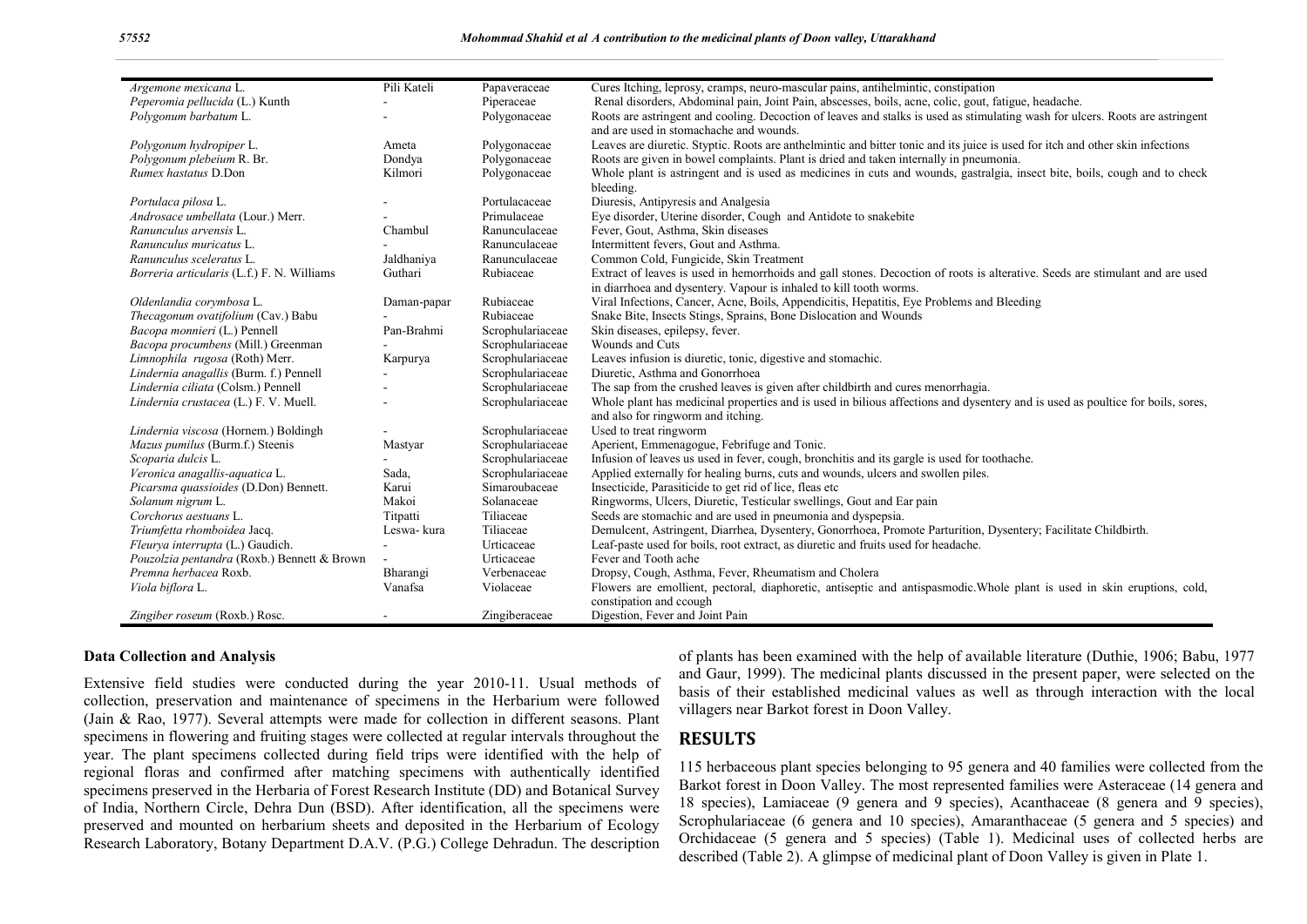

*Spilanthes paniculata Rauvolfia serpentina*



 *Bacopa monnieri Evolvulus nummularius*



#### **DISCUSSION**

Documentation and knowledge of medicinal plant repository in the area is of immense importance for developing the conservation plan of medicinal plants. Numerous studies have been conducted from time to time to document the medicinal wealth in Himalayan region. Raut *et al*. 2013 have conducted the study on population status of commercially important medicinal plants in Dehradun Forest Division. 86 commercially important medicinal plants were analyzed from the entire Dehradun Forest Division. During the present study, documentation of 115 medicinal plants from the Barkot Range of Dehradun Forest Division was conducted. 178 medicinal plants species belonging to 110 genera and 65 families of Angiosperms from Govind Wildlife Sanctuary were

documented by Agnihotri *et al*. (2013). Pande *et al* (2006) have compiled the documentation on 1338 medicinal plants of Uttarakhand. Medicinal plants can have significant role in the livelihood development of the local communities of Uttarakhand (Joshi and Joshi 2014). 58 medicinal plant species are documented from the Sahastradhara and elaborative significance of the medicinal plants of the region was also highlighted (Bisht and Bhatt, 2012). The present study represents the medicinal plant wealth in the recognized area. Anthropogenic pressure on the medicinal plants by over exploitation is caused by the villagers residing in the villages near the forest fringe. Change in the climate pattern, biotic disturbances cause the impact on the population status of the medicinal plants and rigorous studies are required to assess the distribution, population and threatened status of the medicinal plants in the Doon Valley.